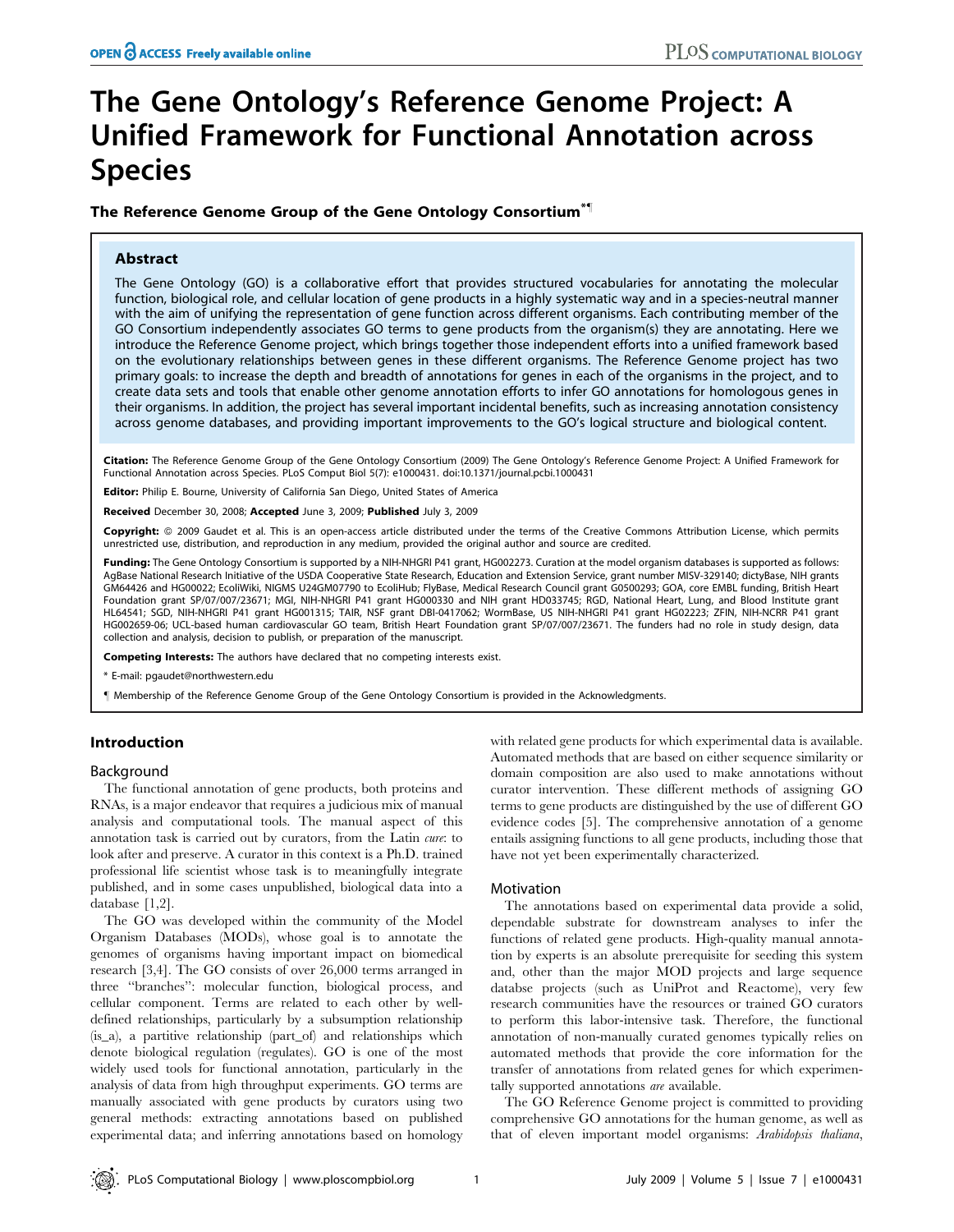## Author Summary

Biological research is increasingly dependent on the availability of well-structured representations of biological data with detailed, accurate descriptions provided by the curators of the data repositories. The Reference Genome project's goal is to provide comprehensive functional annotation for the genomes of human as well as eleven organisms that are important models in biomedical research. To achieve this, we have developed an approach that superposes experimentally-based annotations onto the leaves of phylogenetic trees and then we manually annotate the function of the common ancestors, predicated on the assumption that the ancestors possessed the experimentally determined functions that are held in common at these leaves, and that these functions are likely to be conserved in all other descendents of each family.

Caenorhabditis elegans, Danio rerio, Dictyostelium discoideum, Drosophila melanogaster, Escherichia coli, Gallus gallus, Mus musculus, Rattus norvegicus, Saccharomyces cerevisiae, and Schizosaccharomyces pombe. Collectively those twelve species are referred to as the ''GO Reference Genomes''. Each model organism has its own advantages for studying different aspects of gene function, ranging from basic metabolic reactions to cellular processes, development, physiology, behavior, and disease. The organisms selected to provide this gold-standard reference set have the following characteristics: they represent a wide range of the phylogenetic spectrum; they are the basis of a significant body of scientific literature; a reasonably sized community of researchers study the organism; and the organism is an important experimental system for the study of human disease, or for economically important activities such as agriculture. Importantly, all of these organisms are supported by an established database that includes GO curators who have the expertise to annotate gene products in these genomes according to shared, rigorous standards set by the groups participating in the Reference Genome project (see below).

Although the development of the GO has been a collaborative effort since its inception, each participating group has previously worked independently in assigning GO annotations. Thus, prior to this project, specific protocols for annotation varied greatly between the different databases. Variation in annotation results from different curator decisions as to which data is appropriate to annotate and which GO terms to employ. [6,7]. Other discrepancies in annotations come from the use of different methods to perform ''automated annotations'' (primarily based on comparisons of homologous genes) by each of the different groups. Those two factors contribute to the inconsistencies observed among propagated annotations [8–11]. To address this issue, it was decided that the groups would simultaneously curate a number of homologous genes to provide an opportunity for improving the accuracy and consistency of the annotations made by the different groups. This strategy has the additional benefit of improving the ontology, since several curators working simultaneously with particular nodes of the GO structure can collaboratively identify omissions, ambiguities or logical inconsistencies in the GO and work towards their resolution with the ontology editors.

## Impact

We expect these reference annotations to have two important applications. First, they will increase the quality of the annotations provided by the GO Consortium, with a focus on providing precise annotations for each gene and the broadest possible coverage of each genome. Second, the gold-standard annotation set will greatly accelerate the annotation of new genomes where extensive experimental data on gene function or the resources and expertise to perform the annotations are unavailable.

# Methods

There are two different aspects of comprehensive annotation: ''breadth'' and ''depth''. Depth refers to the amount of information about each gene that has been captured. For maximal depth, annotations should be as precise as possible; ideally, all experimentally determined information (primarily from the biomedical literature) about the gene products from each of these organisms should be curated to the deepest level in the gene ontology graph. Breadth refers to the coverage of the genome, that is, the percentage of genes annotated. For maximal breadth, the annotations would ideally cover every gene product in a genome. From a production standpoint, these dual aspects imply a dependency, that is, we must carry out curation in two passes: first literature-based annotation of to capture all information based on experiments, followed by the inference of annotations to the homologous gene products that have not yet been experimentally characterized. Finally, it is important to distinguish genes for which the function is actually unknown from genes that simply have not yet been annotated. To this end, reviewed proteins for which there is no experimental data and that do not share significant homology with experimentally characterized proteins are annotated to the root term of each ontology: biological process (GO:0008150), molecular function (GO:0003674), and cellular component (GO:0005575).

This procedure maximizes both depth and breadth of annotation across all of the curated genomes. We refer to the annotations as 'comprehensive' rather than 'complete' because it is not always feasible to completely annotate every published paper for every gene with our resources. For genes with a large body of literature, the comprehensiveness of annotations is assessed by curators based on a recent review or text-mining applications.

### Concurrent annotation approach

One major advantage of annotating several genomes concurrently is the ability to carry out parallel annotations on homologous genes. Annotating several genes in a single step improves annotation efficiency. Moreover, it improves breadth of annotations by allowing easy access to known function of related genes. Finally, concurrent annotation of gene families across different databases promotes annotation consistency.

Generating sets of homologous genes. The organisms represented in the GO Reference Genome project span well over 1 billion years of evolutionary divergence. The premise that underpins the comparative genomics approach is that homologous genes descended from a common ancestor often have related functions. This is not, of course, to deny that genes will diverge in function, but it is generally true that at least some aspects of function are conserved (particularly if there has been relatively little sequence divergence, which can be established using the sequence data alone). For our purposes, a critical first step is the establishment of a standard approach to determining sets of homologous genes. Ideally, the evolutionary history of each gene in all organisms would be analyzed and stored in a single resource that could be used as the definitive reference for gene family relationships and homologous gene sets. However, generating this resource is a non-trivial problem, both theoretically, as just described, as well as practically. At present no single resource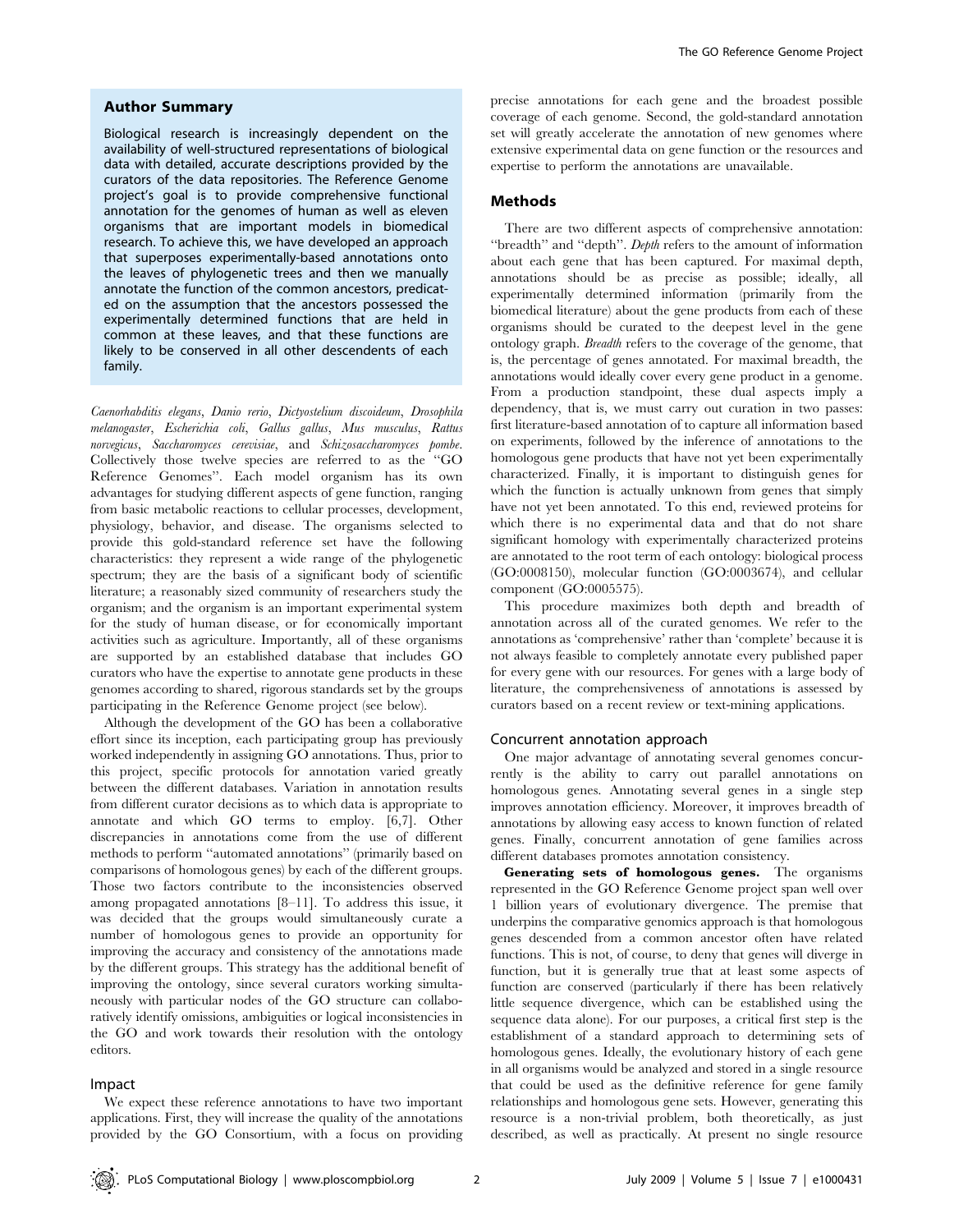offers a fully satisfactory solution. Different resources exist that provide different results in terms of specificity and coverage and have different strengths and weaknesses [12–14].

One central confounding problem has been the lack of a ''gold standard'' protein set that would be used by all databases and homology prediction tools. Because the different homology prediction tools do not use the same protein sets as inputs their results cannot be meaningfully compared. Moreover, the protein sets that are being annotated by the GO Consortium members may, and often do, differ from those used by the different homology prediction programs. The GO Consortium is now providing an index of protein sequence accession identifiers for each organism to groups who compute homology sets (see "Data") availability'' below). The P-POD [15] and PANTHER [16,17] databases are already using these sets, with PANTHER computing phylogenetic trees and P-POD providing results from both the OrthoMCL [18] and InParanoid [19] algorithms.

Having agreed to use standardized protein sequence datasets as inputs, we next considered the existing algorithmic approaches to the determination of homology that would best meet our objectives. We chose the phylogenetic tree-based approach because it is based on an explicit evolutionary model that can be computationally evaluated. Moreover, the trees are amenable to intuitive graphical output that facilitates the rapid identification of homology sets by curators (see "*Tree-based propagation of annotations to* homologous genes'' below). We are using trees generated by the PANTHER project (http://www.pantherdb.org/) based on our standardized protein-coding gene sets. The trees also include protein sequences from 34 other species to provide a more complete phylogenetic spectrum. The quality of the trees was assessed by comparing the trees to ''ortholog clusters'' generated by the OrthoMCL algorithm for the same protein sets. The agreement was very good overall: of the 412 OrthoMCL clusters covering the comprehensively annotated Reference Genome genes, 387 (94%) were consistent with the trees. Most of the disagreements involved a relatively distant evolutionary relationship that was difficult to resolve with certainty. Manual analysis of the trees is part of the curation process to ensure that suspicious absence of presence of proteins in the trees is supported by the genome sequence and/or the multiple sequence alignments upon which the trees are determined.

Selecting sets of homologous genes for annotation. While at present the total number of gene products in any organism is imprecisely known (largely because the full extent of posttranslational modifications and alternative splicing remain uncertain) there are reasonable estimates available from the MODs for the numbers of genes encoding protein products in each genome, ranging from 4,389 in E. coli (data from EcoCyc Version 12.1, http://ecocyc.org) to 27,029 in Arabidopsis thaliana [5], for a total of roughly 200,000 genes. We are currently annotating gene families that are represented in PANTHER version 7.beta.1. Figure 1 shows how genes from the 12 GO reference genomes are distributed in these families; this reflects to some extent a bias toward coverage of human genes, which is being addressed. Nevertheless, out of 5198 families, 312 have members from all 12 reference genomes, 916 families are presents in all represented eukaryotes, and 4388 have members from at least four reference genomes. Of these 4388 families with considerable phylogenetic span, there are 3859 that already have at least one member with an experimental GO annotation from one of the MODs. These families define an initial scope for the Reference Genome project. To date, the project has annotated, in full or in part, 375 different families, slightly less than 10% of the total.

The goal of the Reference Genome project is to provide constantly up-to-date annotations for all gene families; however this work will take time. Even by initially concentrating solely on one canonical protein representing every gene in each genome, this strategy still presents a large and formidable target annotation list. Nevertheless, it is clear that coordination of the Reference Genome project demands a coherent prioritization of targets for curation. Accordingly, Reference Genome curators are selecting targets using the following principles:



Figure 1. Distribution of the PANTHER families with respect to the number of reference genome species having representatives in each family. doi:10.1371/journal.pcbi.1000431.g001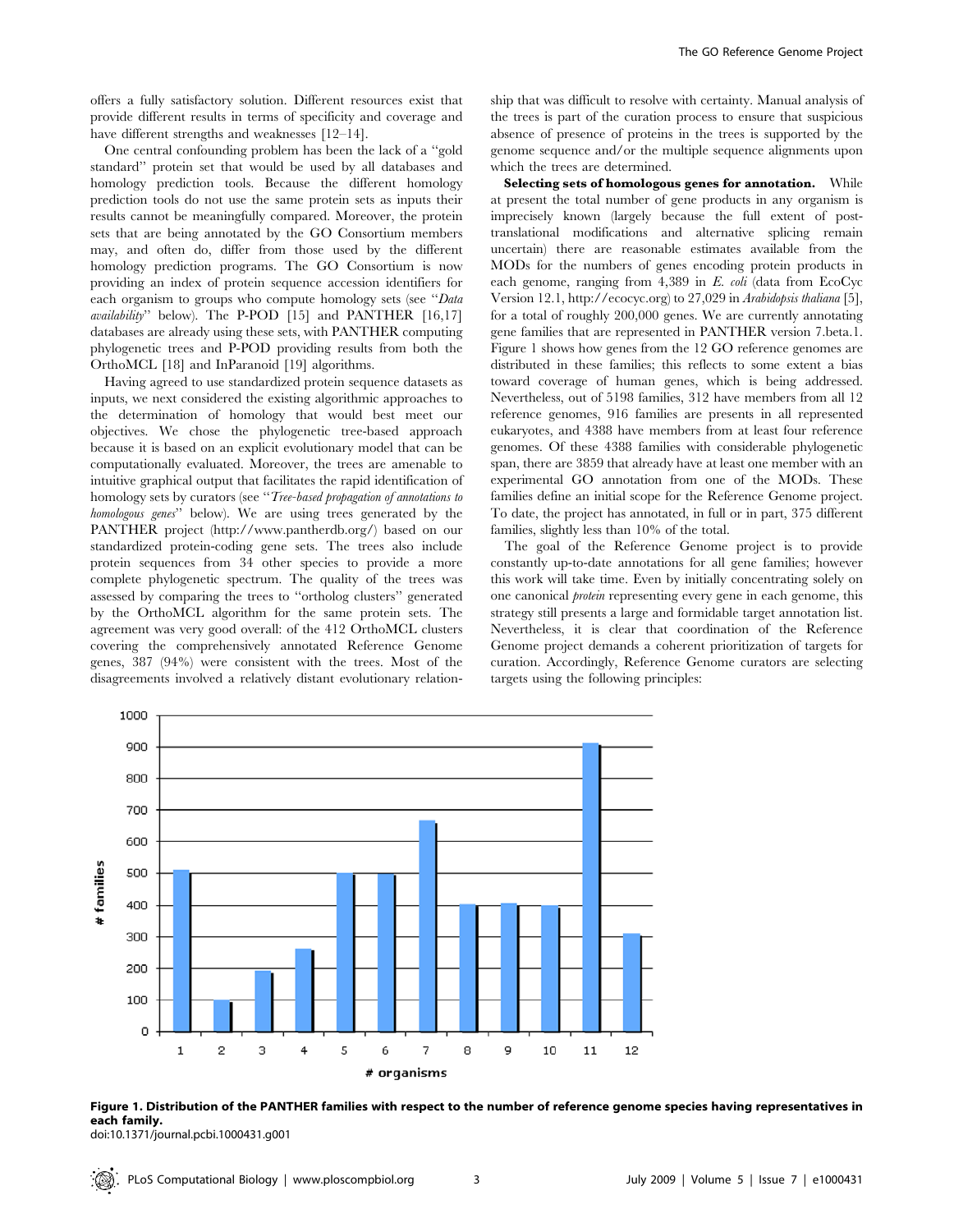- 1. Genes whose products are highly conserved during evolution, e.g. the gyrase/topoisomerase II gene family conserved from bacteria to human.
- 2. Genes known to be implicated in human disease and their orthologs in other taxa, e.g. the MutS homolog gene family, that includes the gene MSH6, a DNA mismatch repair protein involved in a hereditary form of colorectal cancer in humans.
- 3. Genes whose products are involved in known biochemical and signaling pathways, e.g. the PYGB gene (a phosphorylase) that participates in glycogen degradation.
- 4. Genes identified from recently published literature as having an important or new scientific impact, e.g. POU5F1 (POU class 5 homeobox 1 gene) that is important for stem cell function.

This promotes the comprehensive annotation of genes of high relevance to the current research efforts, as well as the development of the ontology to fully support those annotations.

Literature-based annotation. Literature curation is done by the different groups using the same method: curators read the published literature about the gene they are annotating, capturing several key pieces of information: the organism being studied, the gene product to be annotated; the type of experiment performed; the GO term(s) that best describes the gene product function/ process/location; and an identifier (typically a PubMed ID) as the source for the information (citation). For each gene that is part of a curation target set, curators review existing annotations as well as add new annotations based on more recent information. If there is no literature, then the genes are immediately considered completely annotated with respect to the available experimental data. For genes with little literature, the curator reviews all available papers, but for genes for which hundreds of papers are available this is impractical. In these cases, curators assess the comprehensiveness of curation based upon recent reviews or textmining applications, and curate key primary publications accordingly. When this is complete, the gene is considered comprehensively annotated based on the information available in the biomedical literature.

Genes that are concurrently annotated are periodically selected for annotation consistency checks among the different curation groups. Automated tests include the verification that older annotations lacking traceable evidence are replaced with annotations that adhere to the new standards, and verifying that outlier annotations, that is, those made only in one organism, are valid and not due to annotation errors. The manual review uses a peer review system in which a curator evaluates the experimentally determined annotations provided by other curators for a selected gene family. The curation consistency review process often identifies problems with the interpretation of particular GO terms. To ensure proper use of these terms in the future, they are flagged within the GO with a comment that a curator must take extra care when using these terms. For example, certain concepts, such as ''development'', ''differentiation'' and ''morphogenesis'' are used with various, overlapping meanings in the literature. In GO they are distinctively defined, and we strive to ascertain that all annotations uniformly use terms as defined by the GO. The consistency review also identifies GO annotations that may be incorrect, or do not have sufficient evidence.

Tree-based propagation of annotations to homologous genes. The GO Reference Genome project infers functions by homology using a tree-based process that has been previously described [20]; see also 'Generating sets of homologous genes' above. The homology inference process has two steps: (1) inferring annotations of an ancestral gene, based on the (usually rather sparse) experimental annotations of its modern descendants, and (2)

propagating those ancestral annotations to other descendants by inheritance. For the Reference Genome project, both of these steps are documented by an evidence trail that allows GO users to evaluate the inferences that were made. In the first step, a curator annotates an ancestral node in the phylogenetic tree, based on one or more experimentally annotated extant sequences. To document this step, a tree node (with a stable identifier) is associated with both a GO term identifier, and evidence for the association (the set of experimentally annotated sequences that descend from the annotated node). In the second step, this annotation is propagated to all its descendants (by assuming inheritance as the norm), unless the curator explicitly annotates a descendant as having lost the annotation and provides a citation for this statement. To document this step, a modern-day sequence is associated with both a GO term identifier, and evidence for the association (the annotated ancestral tree node identifier). The two documented steps allow each homology annotation to be traced through to its ancestral node (exactly what inference was made), and then to the modern-day sequences that provide experimental evidence for the annotation. This is not an automatic process, rather a curator reviews each inferred annotation with care since the function of a gene can diverge during evolution, particularly after gene duplication events that may free one of the duplicated copies from selection constraints and allow the evolution of new functionality.

An illustration of this process is shown in Figure 2. Based on the experimental annotations, the most recent common ancestor (CA) of all DNA gyrases/topoisomerases can be inferentially annotated with ''DNA topoisomerase (ATP-hydrolyzing) activity'' (GO:0003918) and ''chromosome segregation'' (GO:0007059). Perhaps most importantly, this two-step homology inference approach defines a clear methodology for propagating annotations from the twelve reference genomes to all other organisms. The annotated ancestral node defines a point in the evolutionary history at which a particular ''character'' (represented by a GO annotation, in this case) was acquired. A gene is assigned an annotation inferred by homology only if it descends from the annotated ancestor, a condition that can be readily determined. To enhance the utility to other genome projects, the trees annotated by the Reference Genome curators include genes from 34 other species, in addition to the twelve Reference Genomes.

# Results

## Improvements to annotations

Gene products selected for concurrent annotation in the course of the Reference Genome project have improved the breadth and depth of annotation coverage. As of November 2008, we have annotated approximately 4,000 gene products. These genes have a higher percentage of annotations derived from published experimental research. Moreover, the annotation of these genes is significantly more detailed relative to when we started this project. Initially, 34% of the 4,000 genes had annotations supported by experimental data. Now, there are 71%, a 2-fold increase; while a randomly selected sample with the same number of genes, has only 52%, a 1.5-fold increase.

We might expect the Reference Genome project to yield annotations to more specific terms. Given some specificity metric for a term, we can calculate the average specificity of terms used in annotations for Reference Genome genes and compare these against the average specificity of annotations as a whole, and observe whether there has been an overall increase in specificity. Unfortunately, there is no single perfect measure of specificity. The depth of a term in the graph structure is often a poor proxy, as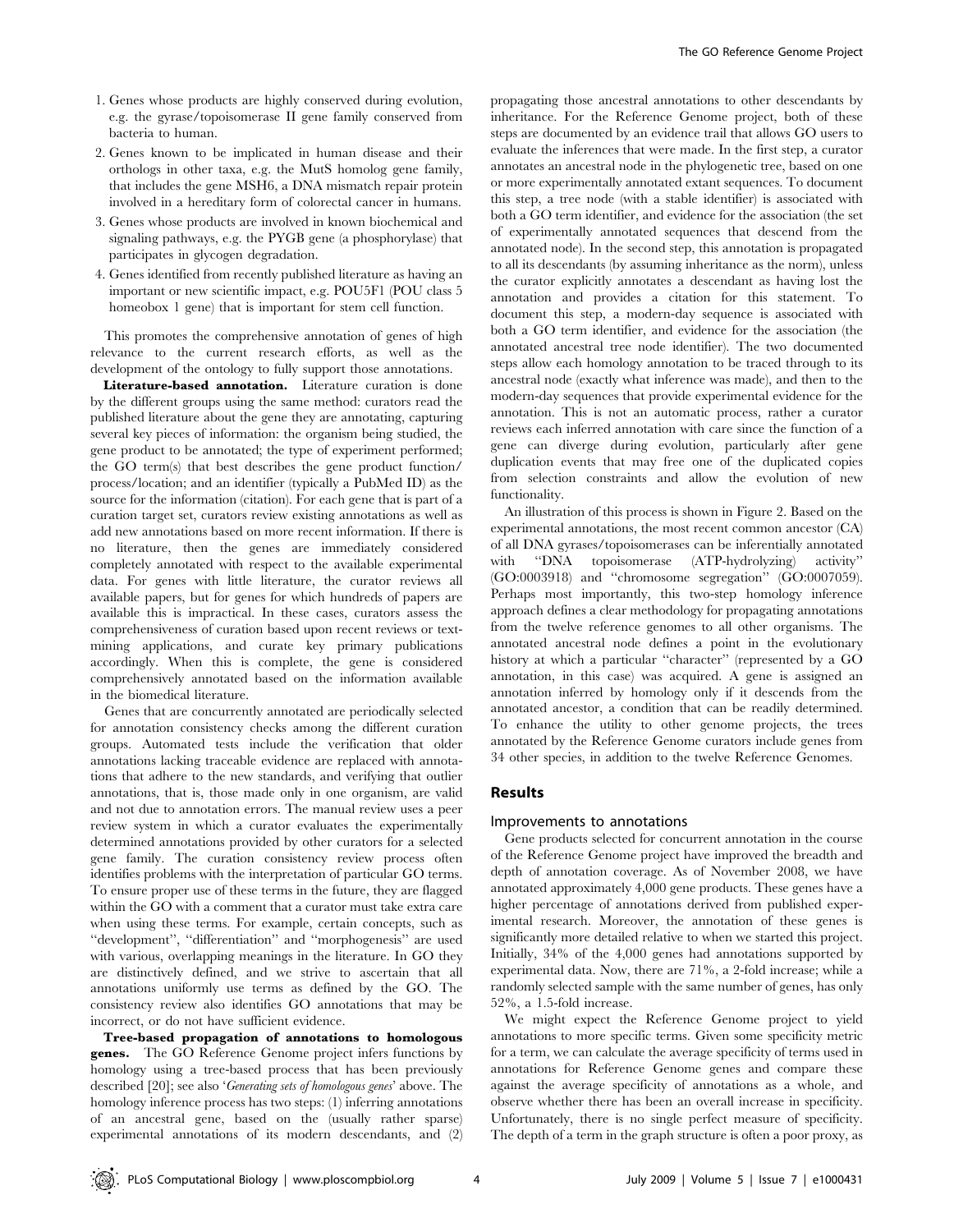

Figure 2. Tree representation of the TOP2 homolog set for the twelve species from the Reference Genome project. Genes having experimental data are labeled in red. Since members of all represented branches have ''GO:0003918 DNA topoisomerase (ATP-hydrolyzing) activity'' and a role in ''GO:0007059 chromosome segregation'', the common ancestor (CA) can be inferred to also have had these functions. We thus predict that all descendents can be annotated to those terms with reasonable confidence. The sequences represented are (from top to bottom): A. thaliana TAIR:locus = 2075765, E. coli UniProt: P0AFI2 (parC), E. coli UniProt: P0AES4 (gyrA), E. coli UniProt: P20083 (parE), E. coli UniProt: P0AES6 (gyrB), A. thaliana TAIR:locus = 2146658, A. thaliana TAIR:locus = 2076268, A. thaliana TAIR:locus = 2146698, A. thaliana TAIR:locus = 2076201, D. discoideum dictyBase: DDB\_G0279737 (top2mt), D. discoideum dictyBase: DDB\_ G0270418 (top2), S. cerevisiae SGD:S000005032 (TOP2), S. pombe GeneDB SPBC1A4.03c (top2), D. melanogaster FlyBase FBgn0003732 (top2), C. elegans WormBase WBGene00019876 (R05D3.1), C. elegans WormBase WBGene00022854 (cin-4), C. elegans WormBase WBGene00021604 (Y46H3C.4), D. reiro ZFIN ZDB-GENE-030131-2453 (top2A), D. reiro ZFIN ZDB-GENE-041008-136 (top2B), G. gallus UniProt:O42130 (top2A), H. sapiens UniProt:P11288 (top2A), M. musculus MGI:98790 (top2A), R. norvegius RGD: 62048 (top2A), G. gallus UniProt: O42131 (top2B), H. sapiens UniProt:P02880 (top2B), M. musculus MGI:98791 (top2B), R. norvegius RGD: 1586156 (top2B). doi:10.1371/journal.pcbi.1000431.g002

this is open to ontology structure bias. In this paper we use the Shannon Information Content (IC) as a proxy for specificity of a term. The IC of a term reflects the frequency of annotations to that term (or to descendants of that term), with frequently used terms yielding a lower score than infrequently used terms. The IC is calculated as follows:

# $IC(t) = -log_2(p(t))$

where  $p(t)$  is the probability of a gene being annotated at or below t. For example, 2.75% of genes in the GO database are currently annotated to 'transmembrane receptor activity', so this yields an IC of 5.18. In contrast, the more specific term GABA-B receptor activity is used for only 0.01% of genes, so this yields a higher IC of 13.29. Because annotations are propagated up the graph, the IC score must increase monotonically according to the depth in the graph – no term can have a higher IC than its descendants. But unlike the depth of the term, the IC is less open to ontology structure bias, as it is based on annotation frequency. However, the IC is subject to annotation or literature bias – if the annotated literature corpus happens to include lots of papers on transmembrane receptors, then the increased frequency of annotations will result in a lower IC. The IC is also subject to change as the annotation database changes. However, as the IC is based on the frequency rather than total number of annotations, we do not expect the IC to change radically with the annotation of new genes. We might expect a slight decrease in the IC of a term over time as annotation breadth increases, and with it the frequency of term usage.

We can measure the increase in IC on a gene set over time by measuring the average IC of the terms used to annotate the genes in that set before and after reference genome curation. Genes can have multiple annotations in each of the three branches of the GO; here we take the *maximum* IC within each branch. We then calculate the average of this maximum IC for all genes in a set to get a measure of the annotation specificity for that set. We compared this number for two sets of genes: the group of all annotated genes for all 12 gene reference genome species (which corresponds to approximately 200,000 genes), and the subset of this set corresponding to those genes that have been selected for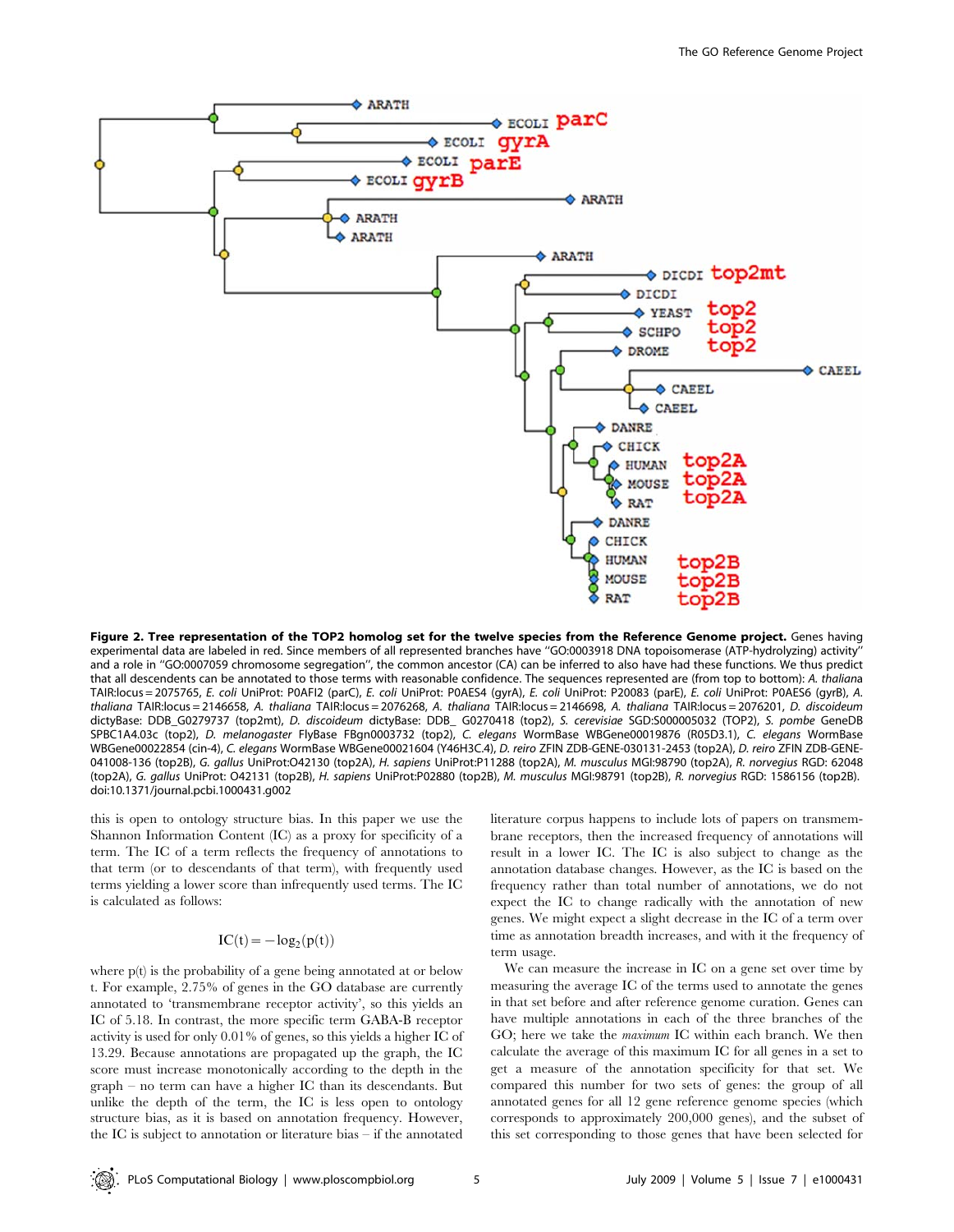thorough annotation. We then averaged the maximum IC values for both sets of genes before being selected for annotation by the Reference Genome project (July 2006) and again with the most recent set of annotations (December 2008). The results, shown in Table 1, are broken down by branch. For non-reference genome genes, the maximal IC has remained relatively constant or has decreased slightly. This small decrease is expected, as annotation gaps are filled in. We measured the improvement in average maximum IC of the set of reference genome annotated genes versus the baseline. As we might expect, there is an overall improvement in specificity of annotations, with annotations to biological process improving the most: the information content of the genes selected for thorough annotation has increased by about 2 for cellular component and molecular function, and by 2.44 for biological process. Since the improvement is logarithmic, an increase in 1.0 means that on average a typical gene gets annotated with a new term that is used with half the frequency of the previous most informative term.

Another measure of the depth and breadth of GO annotations is what range of the ontology graph they cover. The graph coverage of a gene is the size of the set of terms used to annotate a gene, plus all ancestors of that term. In July 2006, the average graph coverage per reference genome gene in a reference species was 34.7, versus an average of 22.9 over all genes in all 12 species. In December 2008 this increased to 64.0 versus 27.0. This shows that the coverage of genes selected for the reference set is proportionally higher, 1.84 versus 1.18.

#### Improvements to GO

The collaborative annotation of a group of similar gene products has also proven to be useful for the development of GO itself. For example, as a direct consequence of the Reference Genome project, 223 ontology changes or term modifications were made (corresponding to slightly more than 10% of the total ontology change requests during this period). Examples of requested new terms include ''regulation of NAD(P)H oxidase activity", "DNA 5'-adenosine monophosphate hydrolase activity", ''neurofilament bundle assembly'', and ''quinolinate metabolic process''. We have also enhanced the ontology by adding synonyms (for example, ''Y-form DNA binding'' is now a synonym of ''forked DNA binding''), improving definitions, and correcting

Table 1. Increase in information content of the annotations of the genes from the twelve reference genomes (''All''), compared to that of the subset of genes selected for concurrent annotation (''Ref'').

|                              |     | July<br>2006 | <b>December</b><br>2008 | Change  | <b>Relative</b><br>Change |
|------------------------------|-----|--------------|-------------------------|---------|---------------------------|
| <b>Biological</b><br>process | All | 6.09         | 6.07                    | $-0.02$ | $+2.44$                   |
|                              | Ref | 9.59         | 12.01                   | $+2.42$ |                           |
| Cellular<br>component        | All | 4.32         | 4.29                    | $-0.03$ | $+2.06$                   |
|                              | Ref | 6.43         | 8.46                    | $+2.03$ |                           |
| Molecular<br>function        | All | 6.18         | 5.69                    | $-0.49$ | $+1.99$                   |
|                              | Ref | 9.16         | 10.66                   | $+1.50$ |                           |

The relative change corresponds to the sum of the changes for ''All'' and ''Ref'' sets of genes.

doi:10.1371/journal.pcbi.1000431.t001

inconsistencies. Examples of terms where definitions and inconsistencies have been corrected include ''electron transport'' (replaced by two terms: ''electron transport chain'' and ''oxidation reduction''), and ''secretory pathway'' (replaced by two terms: ''exocytosis'' and ''vesicle-mediated transport'').

#### Visualization of annotations in multiple species

GO annotations may be viewed using AmiGO, the GOC browser (http://amigo.geneontology.org/) [21]. In the latest release of AmiGO a number of new displays are available that are specifically designed for public browsing of data from the Reference Genome project. For each homolog set there is a link to a ''Comparison Graph'' that allows the user to easily visualize the common functions for each member in gene family as well as those particular to certain organisms or groups of organisms as shown in Figure 3.

#### **Discussion**

The aim of the Reference Genome project is to provide a source of comprehensive and reliable GO annotations for twelve key genomes based upon rigorous standards. This endeavor faces many difficult challenges, such as: the determination and provision of reference protein sets for each genome; the establishment of gene families for curation; the application of consistent best practices for annotation; and the development of methodologies for evaluating progress towards our goal. Although this is a laborious effort, steady progress is being made in developing this resource for the research community. This initiative has propelled the GOC into the provision of standardized protein sets for these genomes that we expect to be of broad utility beyond the Reference Genome project. By engaging curators from across the MODs in joint discussions we are observing improvements in curation consistency and refinement of the GOC best practices guidelines (see http://geneontology.org/GO.annotation.conventions.shtml). The genes that have been targeted by the Reference Genome project have significantly improved annotation specificity as compared to their previous annotations, and the number of genes annotated by inference through homology has also increased. This increased breadth and depth of genome coverage in the annotations is one of the major goals of the project. An additional benefit has been the improvements to the GO itself, and this will consequently improve the accuracy of inferences based on these annotations. Genomes that are fully and reliably functionally annotated empower scientific research, as they are essential for use in the analysis of many high-throughput methodologies and for the automated inferential annotation of other genomes, a major motivation of the Reference Genome project's work. We encourage users to communicate with the GO Consortium (send e-mail to gohelp@geneontology.org) with questions or suggestions for improvements to better achieve this aim.

## Data availability

Access to all GOC software and data is free and without constraints of any kind. An overview of the project as well as links to all resources described below can be found at http:// geneontology.org/GO.refgenome.shtml. Annotations made by the databases participating in the Reference Genome project are available from the GOC website in gene\_association file format (http://geneontology.org/GO.current.annotations.shtml). The protein sequence datasets are available for the community as a standardized resource from http://geneontology.org/gp2protein/ , and as FASTA sequence files here: ftp://ftp.pantherdb.org/ genome/pthr7.0. These sets provide a representative protein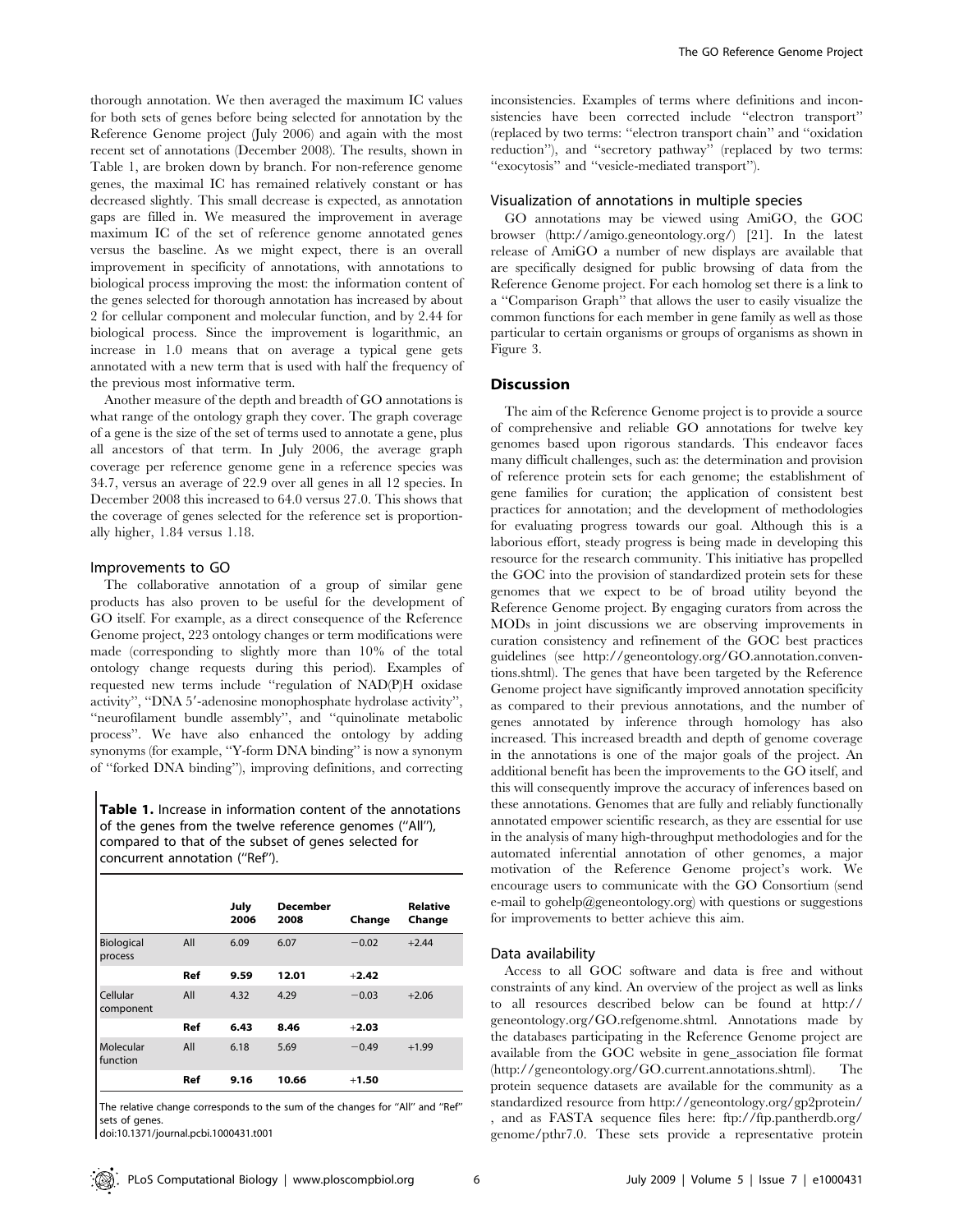

Figure 3. The Gene Ontology's brower AmiGO displays Comparison Graph for genes presents in homolosets. Those show all annotations, both experimental (evidence codes: IDA, IMP, IGI, IPI, IEP) as well as those inferred from sequence similarity to an experimentally characterized gene (ISS) and by curators (IC). Direct annotations to a GO term are indicated by colored wedges. Different species are represented by different colors. What species to display can be selected from the Control Panel on the righ hand side (here, the species selected are *H. sapiens*, *D.* reiro, and E. coli). The wedges also contain a small color-coded circle that indicates whether the annotation to a term is based on experimental data (green), supported by sequence similarity (blue), or is annotated with other evidence (no circle in the wedge). Mousing over a term leads to the display of the term ID, term name, and a complete list of annotations to that term by species. Here we show the term ''chromosome segreagation'', for which five of the twelve species have experimental data to support that annotation. Annotations based on experimental data are indicated by ''E'', and those based on sequence similarity by an ''I''. doi:10.1371/journal.pcbi.1000431.g003